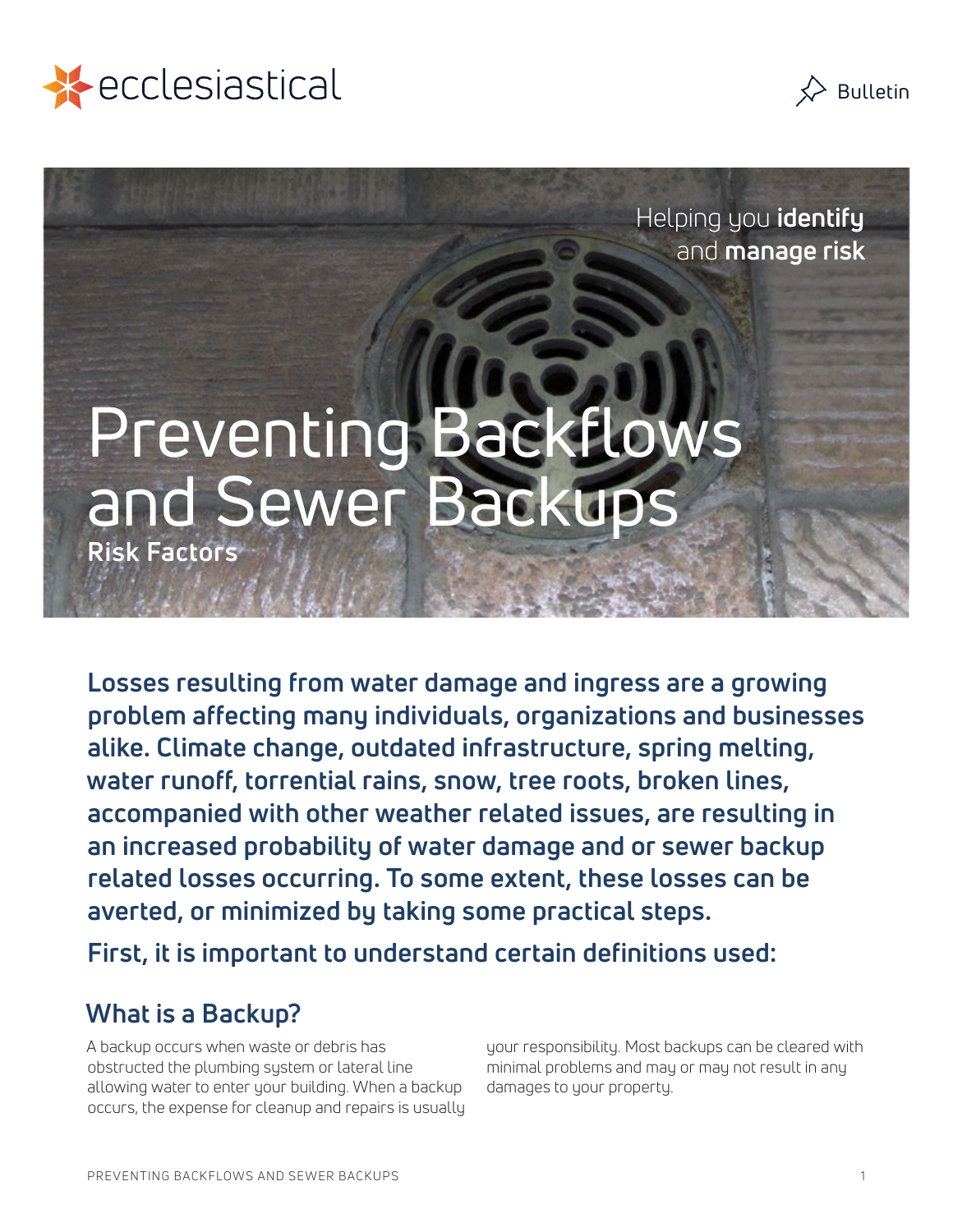# **Backflows**

A backflow is less common than a backup and happens when water or waste effluent come up through a sink or bathtub drain or toilet. This may be as a result of the city main being blocked, allowing wastewater to back up into your lateral line and so into the building.

If you experience a backflow, call your local municipality immediately. Even if the cause of the backflow damage lies with the city, you must act quickly to manage the cleanup. Unlike a backup, a backflow can cause serious damage, including flooding of a room or an entire basement resulting in substantial damages to both building and contents.

In some areas, flooding can cause sewage from sanitary sewer lines to back up into buildings. These backups not only cause damage that is difficult to repair but also create health hazards. A good way to protect your facility from sewage backups is to install a backflow valve. Other valves that may be useful in preventing the problem of water damage and sewer backup are the following :

### **Backflow Valves**

These valves are designed to block drainpipes temporarily and prevent flow into the structure. Backflow valves are available in a variety of designs that range from simple to complex.

#### **Gate Valves**

One of the more complex designs, a gate valve provides a strong seal, but must be operated by hand. The effectiveness of this valve will depend on how much warning you have of impending flooding.

## **Flap or Check Valves**

Among the simpler valves are flap or check valves, which will open to allow flow out of the building but will close when the flow reverses. These valves operate automatically but do not provide as strong a seal as a gate valve.

**Note:** If you have a sump pump, it may be connected to underground drain lines, which may be difficult to seal off.

# **Sanitary Sewer Systems**

Sanitary sewer systems are designed to handle three types of waste products:

- **→** Used water
- **→** Human body waste
- **→** Toilet paper

#### **Recommendations**

So, what can be done to protect your facility from the damaging effects of water/sewer backup damage in the event that your local municipality's storm drains become overwhelmed?

The following guidance will assist you in utilizing some of the technologies available today in order to make your facility less vulnerable to damage. In order to keep your sanitary sewer working properly, follow these simple tips:

- **→** Collect grease in a container and dispose of it in the garbage
- **→** Place food scraps in the garbage for disposal with solid waste
- **→** Place a wastebasket in the bathroom to dispose of solid waste. Disposable diapers and personal hygiene products do not belong in the sewer system.
- **→** Use a Backflow Prevention Device (BPD) as needed.

In order to keep your sanitary sewer working properly, avoid the following :

- **→** Pouring grease, fats, and oils from cooking down the drain
- **→** Using the sewer to dispose of food scraps
- **→** Using the toilet as a wastebasket for garbage or chemicals. These items can kill good bacteria used for sewage treatment, cost much more to treat, and can re-enter the water supply
- Planting trees with shallow, spreading root systems near your sewer lateral. Tree roots seek water sources, such as cracked sewer lines. Once the roots have penetrated the line through cracks, the roots can create a dense mat and trap materials.